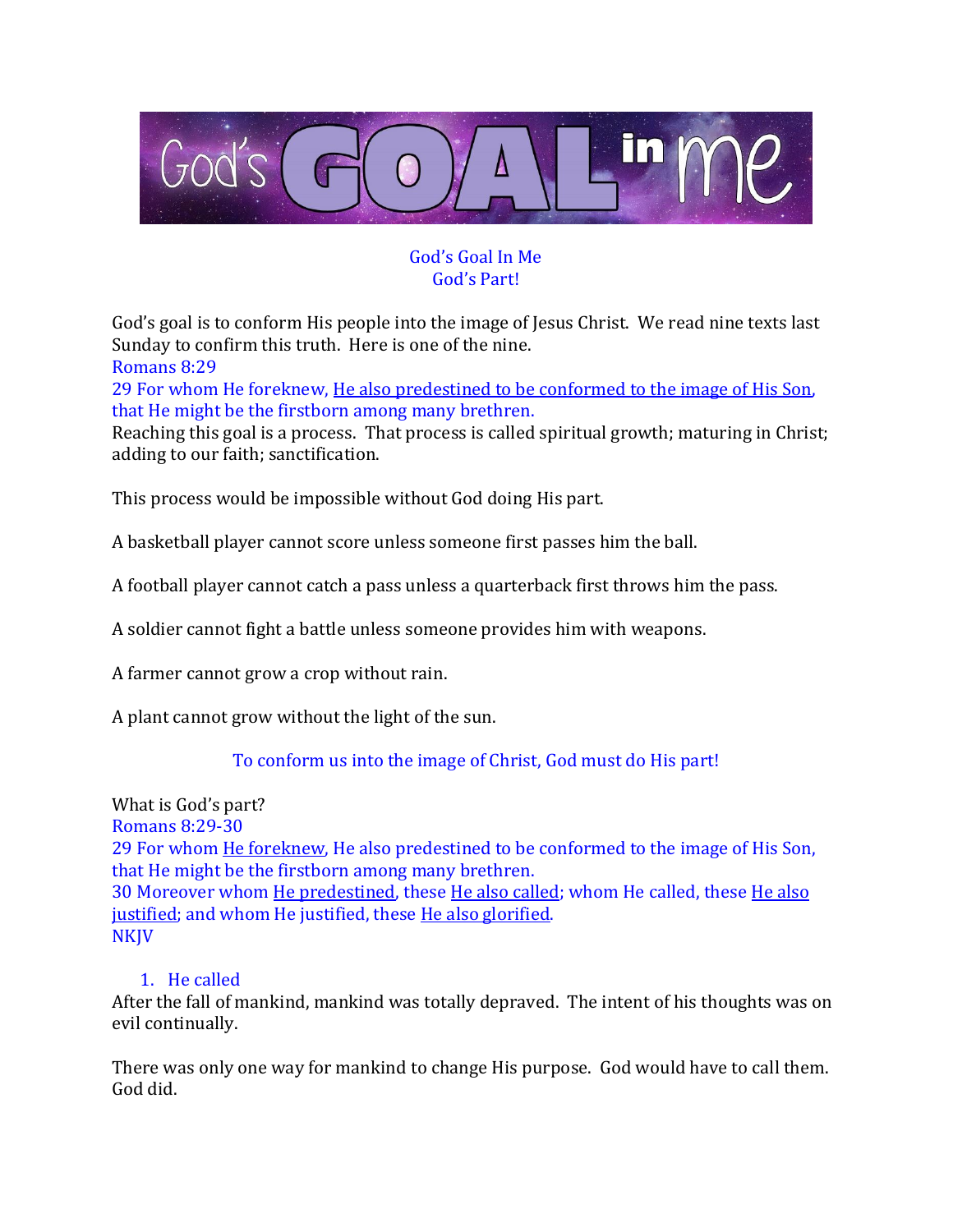God called mankind to His purpose through angels and prophets.

- This was true of Abraham.
- This was true of Moses.
- This was true of Samuel.

Through Jesus God has called mankind to His highest purpose.

Mankind could never experience God's goal in them unless God called them.

## 2. He justified

God's judgment for sin is death. Death is the loss of life. It includes the loss of both physical and spiritual life.

God's goal in mankind could not be fulfilled unless He satisfied His judgment.

To accomplish His goal, God would have to make people who are guilty, innocent. God would have to make people who were not worthy of life, worthy of life. The word justify means to render innocent.

There was only one way to accomplish this. It is called substitutionary atonement. Substitutionary atonement occurs when someone who is innocent bears the sentence of someone who is guilty. Because the sentence has been satisfied, those who are guilty are no longer condemned.

God was the only one who could provide a worthy substitute for the sin of mankind. Jesus is the Son of God and Son of Man. He bore the sentence of death.

Mankind could never experience God's goal in them unless God justified them.

## 3. He glorified

The word glorify means to render glorious. Glorious is a word that means worthy of honor; worthy of praise.

Being declared innocent does not make a man glorious.

God had to do something else to fulfill His goal in mankind. There was only one way to accomplish this.

He sent His Spirit to live in mankind.

Acts 1:8

8 But you shall receive power when the Holy Spirit has come upon you; and you shall be witnesses to Me in Jerusalem, and in all Judea and Samaria, and to the end of the earth." **NKJV** 

He united His Spirit with the spirit of man.

Jesus called this a new birth or being born again.(John 3:3-7)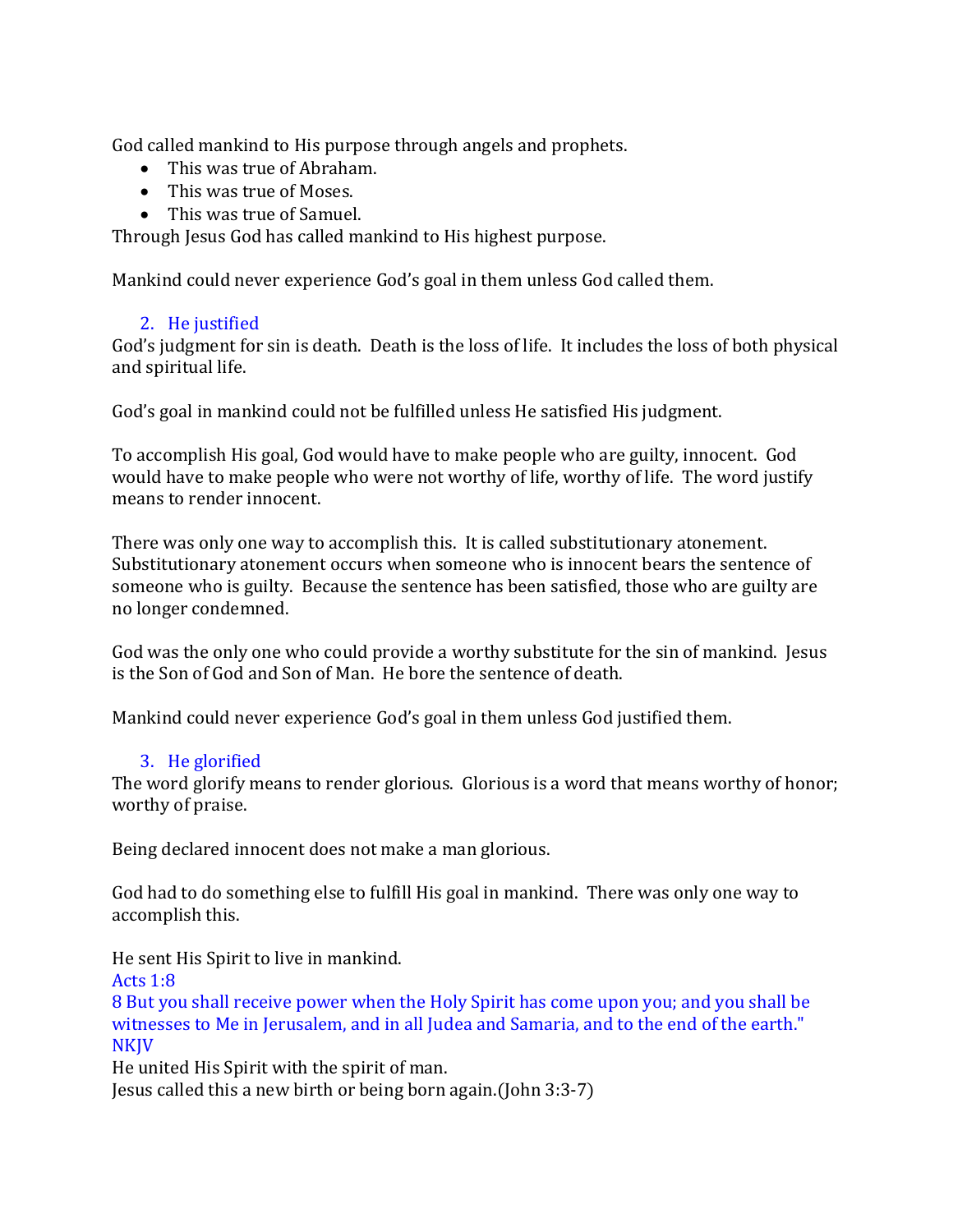John 3:3-7

3 Jesus answered and said to him, "Most assuredly, I say to you, unless one is born again, he cannot see the kingdom of God."

4 Nicodemus said to Him, "How can a man be born when he is old? Can he enter a second time into his mother's womb and be born?"

5 Jesus answered, "Most assuredly, I say to you, unless one is born of water and the Spirit, he cannot enter the kingdom of God.

6 That which is born of the flesh is flesh, and that which is born of the Spirit is spirit. 7 Do not marvel that I said to you, 'You must be born again.'

**NKIV** 

Paul said this new birth makes a man a new creation.(2 Cor. 5:17)

2 Corinthians 5:17

17 Therefore, if anyone is in Christ, he is a new creation; old things have passed away; behold, all things have become new.

**NKIV** 

Peter said this new creation shares the nature of God.(2 Peter 1:4)

2 Peter 1:2-4

2 Grace and peace be multiplied to you in the knowledge of God and of Jesus our Lord, 3 as His divine power has given to us all things that pertain to life and godliness, through the knowledge of Him who called us by glory and virtue,

4 by which have been given to us exceedingly great and precious promises, that through these you may be partakers of the divine nature, having escaped the corruption that is in the world through lust.

NKJV

The word nature means your inherent character or basic constitution; the essence of who you are.

What separates mankind from all other living creatures is that we are a tri-part being. 1 Thessalonians 5:23

23 Now may the God of peace Himself sanctify you completely; and may your whole spirit, soul, and body be preserved blameless at the coming of our Lord Jesus Christ. **NKJV** 

Our being has three parts; spirit, soul, and body.

Our soul is our personality; our mind, will, and emotions. Our body is the material part of us through which we live. Our nature is found in our spirit, not in our soul or our body.

Before God sends the Holy Spirit to live in our spirit, our spirit is dead in transgressions and sins.

Ephesians 2:1-3

2 And you He made alive, who were dead in trespasses and sins,

2 in which you once walked according to the course of this world, according to the prince of the power of the air, the spirit who now works in the sons of disobedience,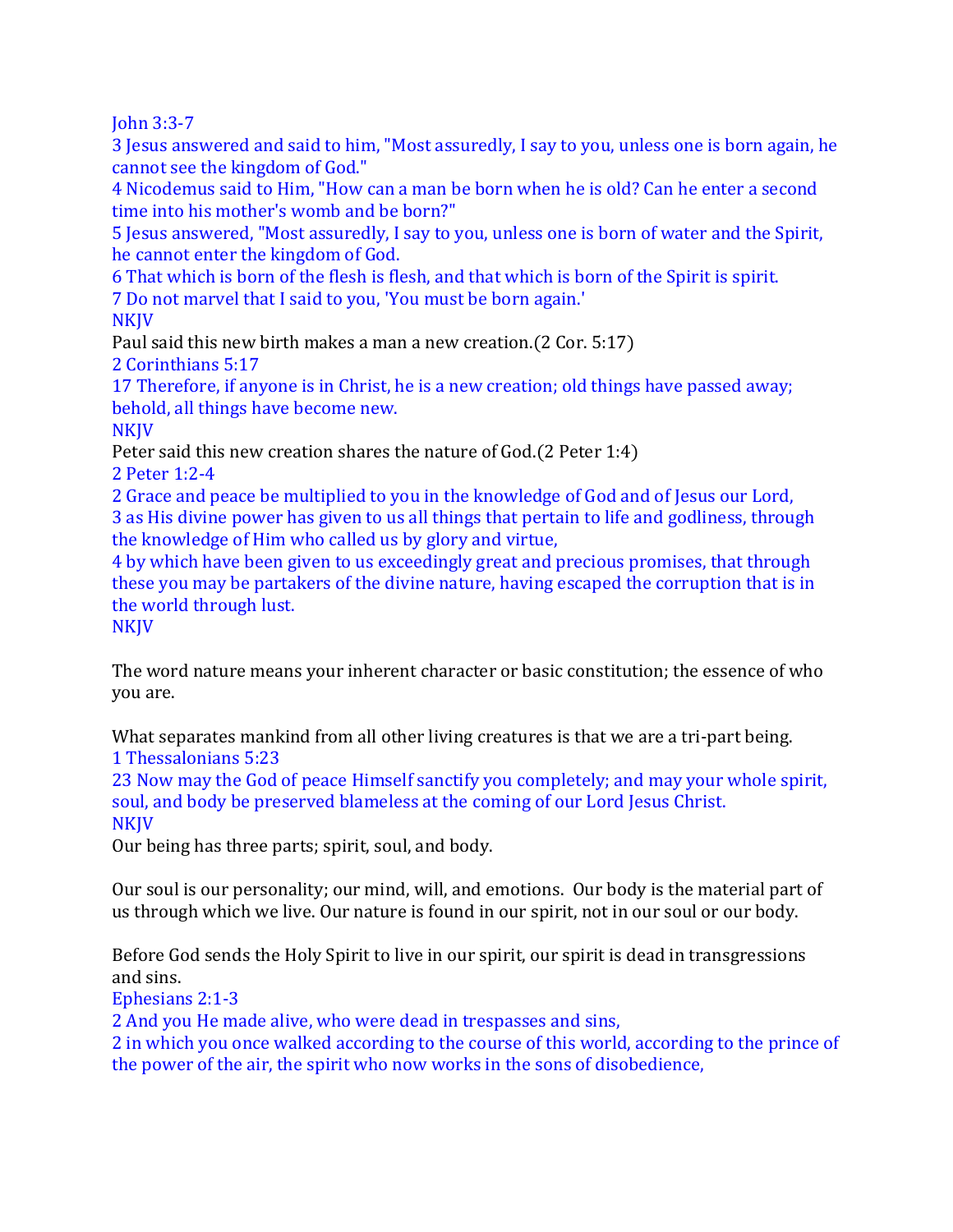3 among whom also we all once conducted ourselves in the lusts of our flesh, fulfilling the desires of the flesh and of the mind, and were by nature children of wrath, just as the others.

**NKJV** 

It is our nature to sin. It is our nature to reject God. It is our nature to be selfish. It is our nature to use other people to satisfy our personal desires.

Being dead in our transgressions and sins, we can do to change our nature. We can modify our behavior for various reasons but we cannot change our nature.

When God sends the Holy Spirit to dwell in us, our spirit is united with God's spirit and our nature is changed.

Ephesians 2:4-6

4 But God, who is rich in mercy, because of His great love with which He loved us, 5 even when we were dead in trespasses, made us alive together with Christ (by grace you have been saved),

6 and raised us up together, and made us sit together in the heavenly places in Christ Jesus, NKJV

We instantly share His nature.

Since God is holy, our nature is holy; since God is righteous, our nature is righteous; since God is love, our nature is to love God and others.

This is who we are. This is our basic constitution. This is what God sees!

This sharing of natures…

- Creates a fellowship between us and God.(1 Cor. 1:9)
- Creates a fellowship between us and others that share His nature. (2 Cor. 8:4)
- 1. We know that we are a different species of human being.
- 2. We know we are citizens of another kingdom.
- 3. We know that this world and the people of this world are not our home.
- 4. We want to be with God and with one another.

Becoming a Christian is not just adopting a new set of rules to live by.

Becoming a Christian is receiving God's Spirit and a new nature. This results in a change in who we are and the way we live.

It occurs because God glorifies us! He makes us worthy of honor and praise!

God's part to fulfill His goal in us is He calls us; He justifies us; He glorifies us!

He does this because He loves us!

For those of us that have received Jesus, I think these truths call for a celebration of God!